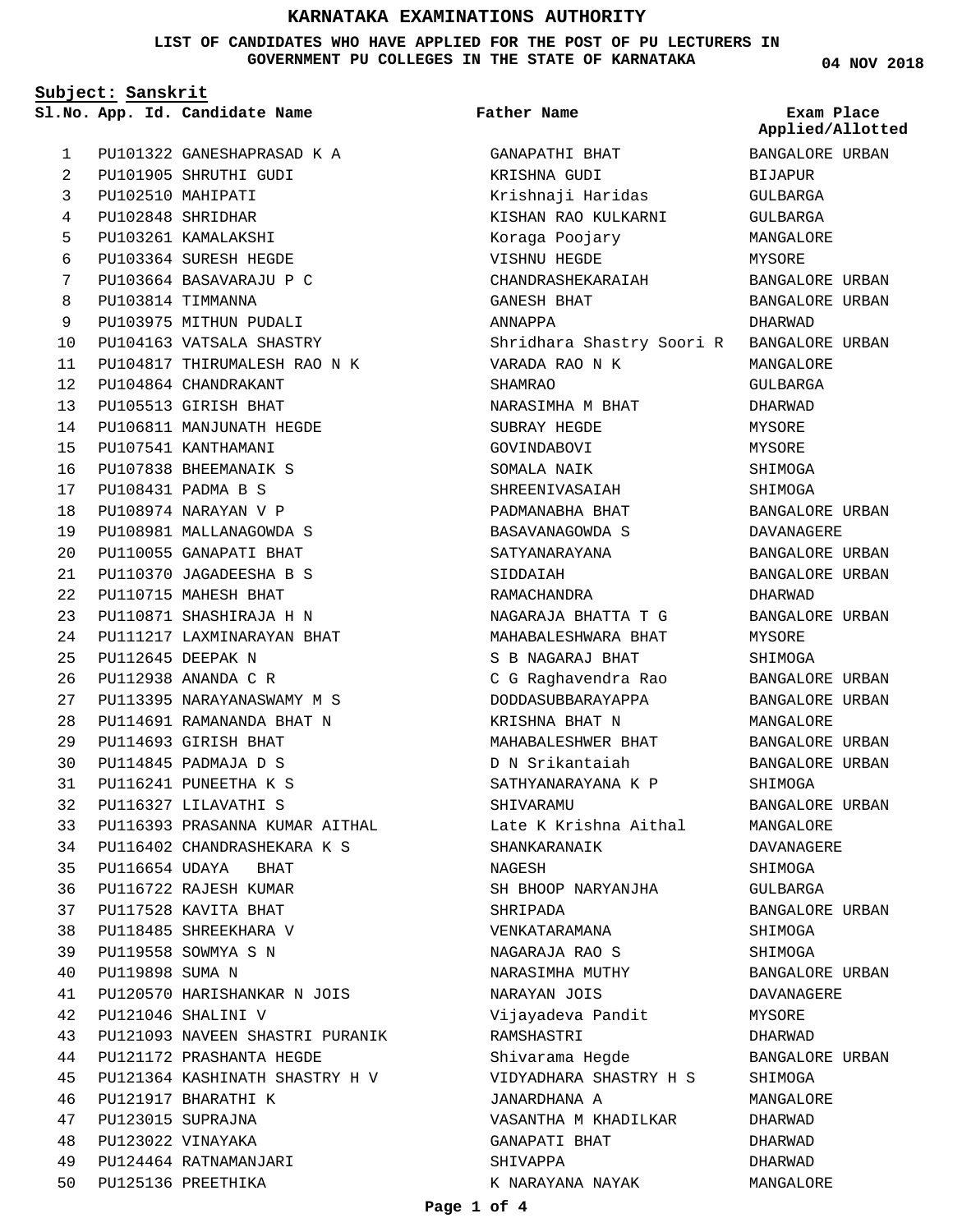**LIST OF CANDIDATES WHO HAVE APPLIED FOR THE POST OF PU LECTURERS IN GOVERNMENT PU COLLEGES IN THE STATE OF KARNATAKA**

**Subject: Sanskrit**

PU125253 BHAGYALAXSHMI V PU125403 SARVESHWARA PU125441 RAGHUPATHI RAO S PU125789 SHOBHA PU126324 KRISHNAMOORTI HEGDE PU127022 SHIVARUDRAIAH PU127042 LAKSHMI M PU127265 SRIKANT GANAPATI BHAT PU129844 MADHU SHYAMA V PU129933 SHASHANK TIMMANNA BHAT PU131058 JYOTHI HP PU131186 NAGARATHNA KUMARI G M PU131657 ARUNAKUMARI H PU131845 BHAT VENKATRAMAN PU132068 MOHAN HIRALAL PU132512 LAXMINARAYANA BHAT PU133622 UMESHA T MADIVALA PU133676 RAVI BHAT PU133848 SUBRAHMANYA BHAT N PU133871 PRASADA BHAT PU134334 MOHANA BYRAVA P B PU135951 SHREESHA PU135991 LATHA B P PU136067 MANJULA B PU137908 GANAPATI PU138831 NEELAMMA M PU139344 SHRIDHAR BHAT PU139693 AMASIDDA WADEYAR PU139697 NARASIMHA PU140639 BHARAT HARDIKAR PU140761 DASAPPA BOVI V PU142284 KIRORI SINGH CHAUHAN PU143723 ANJANEYA H PU143867 DAKSHYANI GANIGER PU145447 SUBRAHMANYA BHAT PU146248 RAMAKRISHNA SABHAHIT PU147038 KUMARSWAMY BAGEWADIMATH PU147283 VINAY H V PU147323 RAMAKRISHNA BHAT K PU147727 MANJUNATH GOPALKRISHNA BHAT PU149326 JAYALAKSHMI NALATWAD PU150399 GANESH BHAT PU150652 PARAMESHWAR KANNIMANE PU151478 PRABHU PRASAD P B PU152789 ANANTMURTHY BHAT PU152842 SAVITHA SONNADA PU153001 JAYAREVANNA M V PU153057 CHANDRAMOULESWARA S PU154569 SHRINIVAS PU154594 GANESH NAYAKA V 100 51 52 53 54 55 56 57 58 59  $60$ 61 62 63 64 65 66 67  $68$ 69  $70$ 71 72 73 74 75 76 77 78 79 80 81 82 83 84 85  $86$ 87 88 89 90 91  $Q<sub>2</sub>$ 93 94  $95$ 96 97 98 99

**App. Id. Candidate Name Sl.No. Exam Place** ODDAGALAIAH V HARIAPPA Seetharama Rao GOVINDA HARIKANT GANAPATI HEGDE VEERAIAH Mahadevaiah GANAPATI BHAT V KRISHNA BHAT TIMMANNA BHAT PARTHAHL MAHADEVACHARI M Halappa abbanakatte SUBRAY JAYARAM SHIVARAMA BHAT Thimma k Madivala NAGESH BHAT N Seetharama Bhat nagapati bhat BASAVARAJAIAH P C VENKAPPAYYA BHAT K PURUSHOTHAM B BHASKARAIAH VISHNU BHAT MAHESHWARAPPA K GANAPATI BHAT MUTTANNA KRISHNEGOWDA Dattaraj VENKATARAMA BOVI BALBEER SINGH CHAUHAN HANUMANTHAPPA M MALAKAPPA VITTAL SUBRAY BHAT UMAMAHESHWARA SIDDHALINGAYYA BAGEWADIMATH DHARWAD VENKATESH H M THIRUMALESHWARA BHAT S GOPALKRISHNA BHAT CHANNAYYA NAGESH BHAT KAMALAKAR KANNIMANE PUJARI BORAIAH KAMALAKAR BHAT SANNA SHIVANNA S VENKATESH SHIVABASAPPA GANAPATI BHAT VEERYA NAIK M **Father Name** MYSORE SHIMOGA MANGALORE MYSORE SHIMOGA BANGALORE URBAN BANGALORE URBAN DHARWAD MANGALORE SHIMOGA BANGALORE URBAN MYSORE SHIMOGA BANGALORE URBAN DHARWAD SHIMOGA BANGALORE URBAN DHARWAD MANGALORE BANGALORE URBAN BANGALORE URBAN MYSORE BANGALORE URBAN SHIMOGA MYSORE SHIMOGA DHARWAD BIJAPUR BANGALORE URBAN SHIMOGA MYSORE MANGALORE SHIMOGA BIJAPUR DHARWAD **MYSORE** DHARWAD BANGALORE URBAN DHARWAD BIJAPUR BANGALORE URBAN MYSORE DAVANAGERE DHARWAD DAVANAGERE MYSORE MYSORE MYSORE DAVANAGERE **Applied/Allotted**

**04 NOV 2018**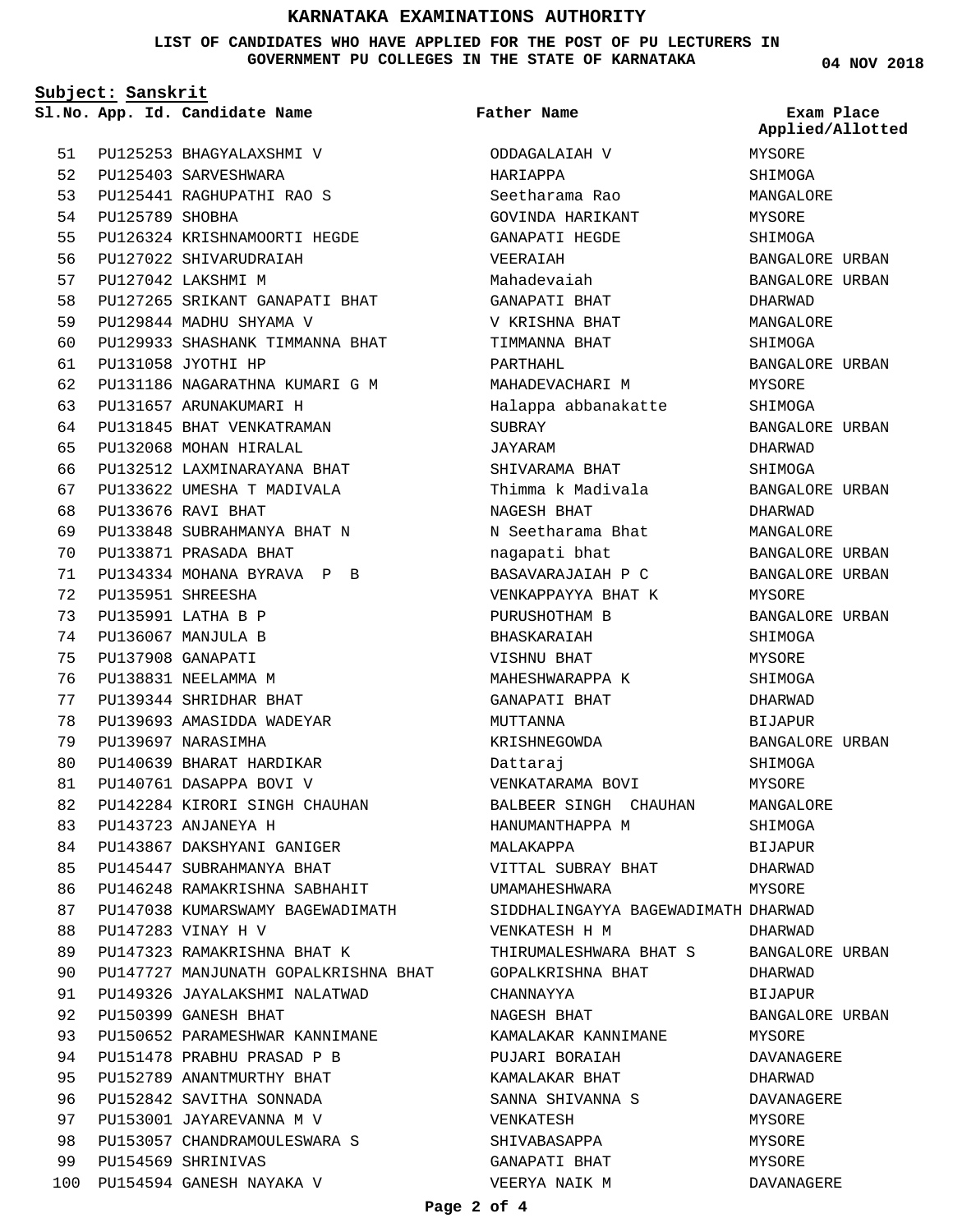**LIST OF CANDIDATES WHO HAVE APPLIED FOR THE POST OF PU LECTURERS IN GOVERNMENT PU COLLEGES IN THE STATE OF KARNATAKA**

**Subject: Sanskrit**

**App. Id. Candidate Name Sl.No. Exam Place**

PU154816 PRASANNA M M 101 102 PU155051 CHETAN KUMAR C H PU155336 RAJESH K R 103 104 PU155559 MANJUNATH BHAT PU155565 LATHA B S 105 106 PU156759 KIRAN SAVUKARA PU157483 RANJINI M V 107 108 PU157858 HARIPRASAD V R 109 PU157876 VANI 110 PU159843 PREETI TRIPATHI PU160046 JAYALAKSHMI 111 PU160788 SHIVAKUMARASWAMY R 112 PU161725 MANJUNATHA BHAT 113 PU162061 GANAPATI 114 PU162067 ASHOK KUMAR 115 116 PU162235 SAPNA SHASTRY M V PU164215 SHILPA S 117 118 PU200753 TIRUMAL PU204099 VIDYASHEKHARA K S 119 PU204133 VINAYAK BHAT 120 121 PU204821 PUSHPA HEGDE PU205287 MANJUNATHA J GUNAGA 122 PU205409 RAJESH P C 123 PU206204 SHANTERI DAMODAR PAI 124 PU207451 RAVISH HEGDE 125 PU207561 NARENDRA B S 126 PU207569 ANANDKUMAR PUROHIT 127 PU208277 SHIVARAMA GUPTHA B 128 PU209634 PAPAIAH K 129 130 PU209690 GAVISIDDANA GOUD U P PU210205 M R JAGANNATH 131 PU211019 NAGARAJ 132 PU213669 S ROOPA 133 PU213711 CHAITRA B N 134 135 PU213955 VIKRAM HEGDE PU214053 KRISHNAMOORTY HEGDE 136 PU214195 SRIDHARA R 137 138 PU214342 MAHESWARAPPA D PU215568 KRISHNAMURTHY BHAT 139 140 PU216954 SHIVALEELA 141 PU217799 PRABHU PRASAD P B 142 PU219167 VISHVANATHA H S PU219240 VINAYAK BHAT 143 144 PU219291 MANJUNATHA 145 PU219368 BHYRAPPAJI L 146 PU220785 SHASHIDHAR BHAT 147 PU221539 MANJUNATHA S PU221780 RAGHAVENDRA BHAT 148 PU222590 VINAY GANESH BHAT 149 PU224062 SUJATA BHAT 150

## **Father Name**

MAHABALESHWARA HONNAPPA Raghavendra K R GANAPATHI BHAT SATHYANARAYANA RAO B RAMACHANDRA SAVUKARA C Raghavan RAMASWAMY V S GANESH HEGDE Harendra Mani Tripathi SEETHARAMA SHETTIGARA RAMANNA THIMMANNA BHAT Manjunath Bhat MARUTI ARYA Venkata Raju H G SOMESHWARA NARAYAN HEGDE SHIVASHANKARA K N PRAKASHA TRAYAMBAKA JATTAYYA CHANDRASHEKHARAIAH P R DAMODAR PAI PARAMESHWAR SHESHAGIRI RAO VADIRAJ YOGANANDAM B KATAIAH SIDDALINGANA GOUD U P B S RADHAKRISHNA PARAMESHWAR BHAT Sanjeeva NAGARAJA B S BHAIRAVSHWARA HEGDE MANJUNATH HEGDE RANGASWAMY BASAVARAJAPPA D BALACHANDRA CHANDRASHEKHAR PUJARI BORAIAH SHANKARA CHAR Gangadhara Bhat SUBRAYA BHAT LAKSHMANA KRISHNA BHAT SIDDAPPA GANAPATI BHAT GANESH BHAT KRISHNA

**04 NOV 2018**

BANGALORE URBAN MYSORE BANGALORE URBAN MYSORE SHIMOGA MYSORE BANGALORE URBAN MYSORE MYSORE BANGALORE URBAN MANGALORE DAVANAGERE BANGALORE URBAN BANGALORE URBAN GULBARGA BANGALORE URBAN BANGALORE URBAN BANGALORE URBAN BANGALORE URBAN SHIMOGA BANGALORE URBAN DHARWAD MYSORE DHARWAD BANGALORE URBAN SHIMOGA BANGALORE URBAN BANGALORE URBAN DAVANAGERE DAVANAGERE BANGALORE URBAN DHARWAD BANGALORE URBAN SHIMOGA MYSORE **SHIMOGA** MYSORE SHIMOGA DHARWAD GULBARGA SHIMOGA MYSORE DHARWAD BANGALORE URBAN MYSORE MYSORE MYSORE BANGALORE URBAN BANGALORE URBAN BANGALORE URBAN **Applied/Allotted**